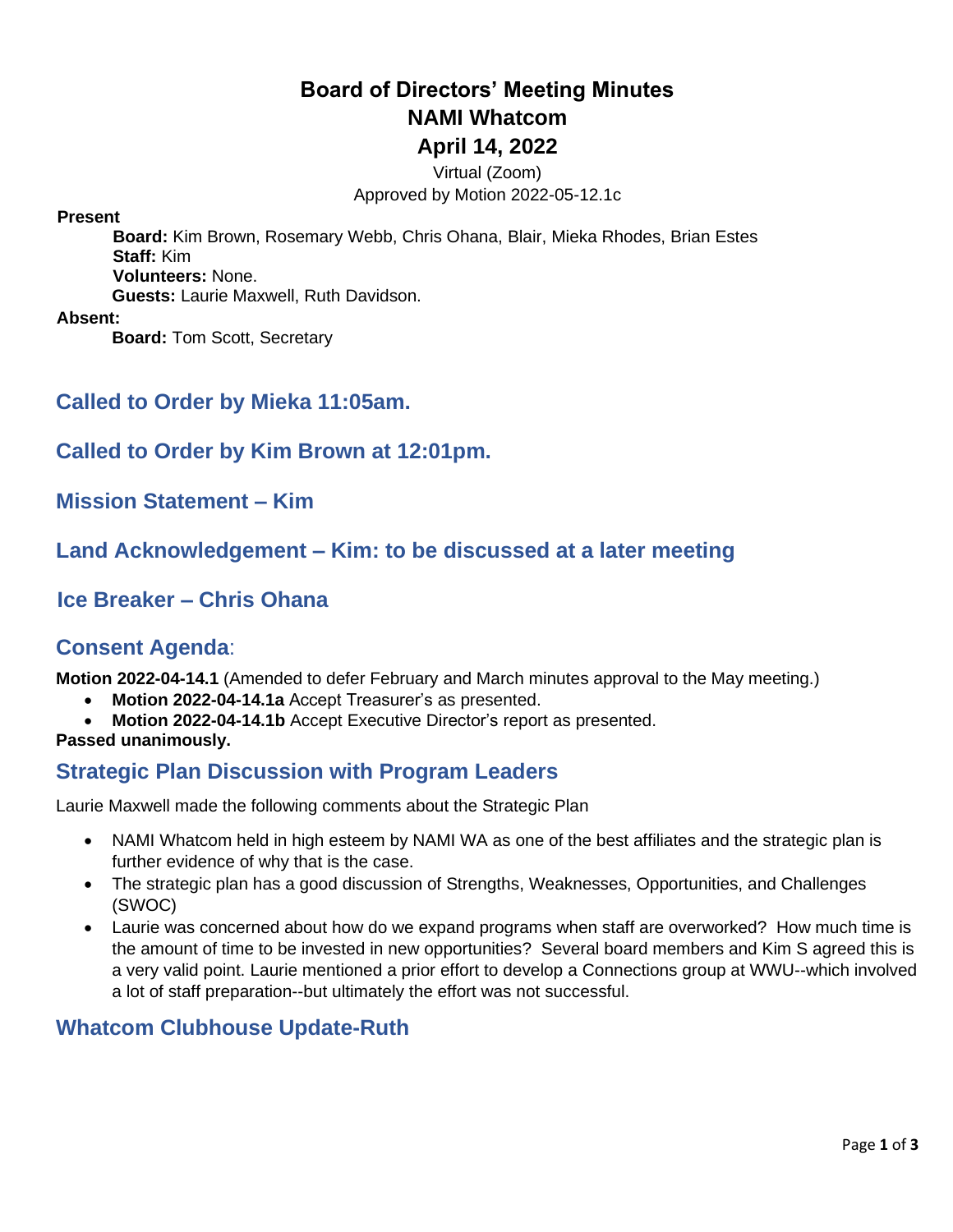#### Tour of Hero House

- Several of the Advisory Group members visited the Hero House clubhouse in Everett. The two Seattle Clubhouses and the one in Everett are run by one organization; the Executive Director oversees all three facilities, and each facility has it's own Program Director which we met with.
- Ruth described several aspects of how the program operates.
- A big take away was the program was member driven—not a top-down approach to everything.
- 37 total memberships. About 5 come in each day. (20 active members from Chris )
- Clubhouses do have an accreditation progress.

#### Whatcom Clubhouse Program Deliverables:

• First deliverable on the contract was a project plan which is a detailed spreadsheet with tasks, dates and responsible individuals. We will be reviewing this with Lauren Robbins, HCA, next week.

#### Banking issues

- Ruth and Rosemary discussed the need to set up a separate WECU bank account for the Clubhouse funds. The current signees are Rosemary, Kim S, and Kim Brown.
- A motion was made and passed unanimously for the current signees to set up the WECU account.

#### Misc.

- Some board members offered suggestions for how to acquire a site for the program.
- Ruth said it needs to be near public transit, preferably have a kitchen, and probably not in a residential neighborhood.
- Rosemary said Advisory Group members could get reimbursed for mileage and Kim S agreed to send Ruth the necessary forms to do that.

#### **2022 budget**

There was discussion of the proposed 2022 budget. A Motion to approve by BE, seconded by KB; 2022 budget approved unanimously.

# **Strategic Plan update**

Each Board member who has taken responsibility for implementing individual strategic goals made the following brief report.

**Goal 1**: Meika has attended 2 meetings of NAMI' SW dual diagnosis support group. Their meetings are structured based on the Connections Support Group model and they use the same Use format and same rules used by Connections. Based on this NAMI Whatcom could definitively put on a similar program. We would need to agree on a group of facilitators to lead this effort which would also involve editing the presentation slides from Connections to address dual diagnosis issues. Next steps: talk to other facilitators about getting together to agree on program format.

**Goal 2:** Brian stated not much has been done to convene an Advocacy Committee; still looking for a volunteer to join Chris and Brian on the committee. Also, Kim S, Brian and Kim discussed writing a guest editorial in a local paper addressing recent law enforcement legislation and crisis response and intervention.

**Goal 3**: Kim S stated she and Amy are already doing some of this. They are writing another grant proposal; getting another facilitator who speaks Spanish. They are also doing a 2 support groups at the E Whatcom